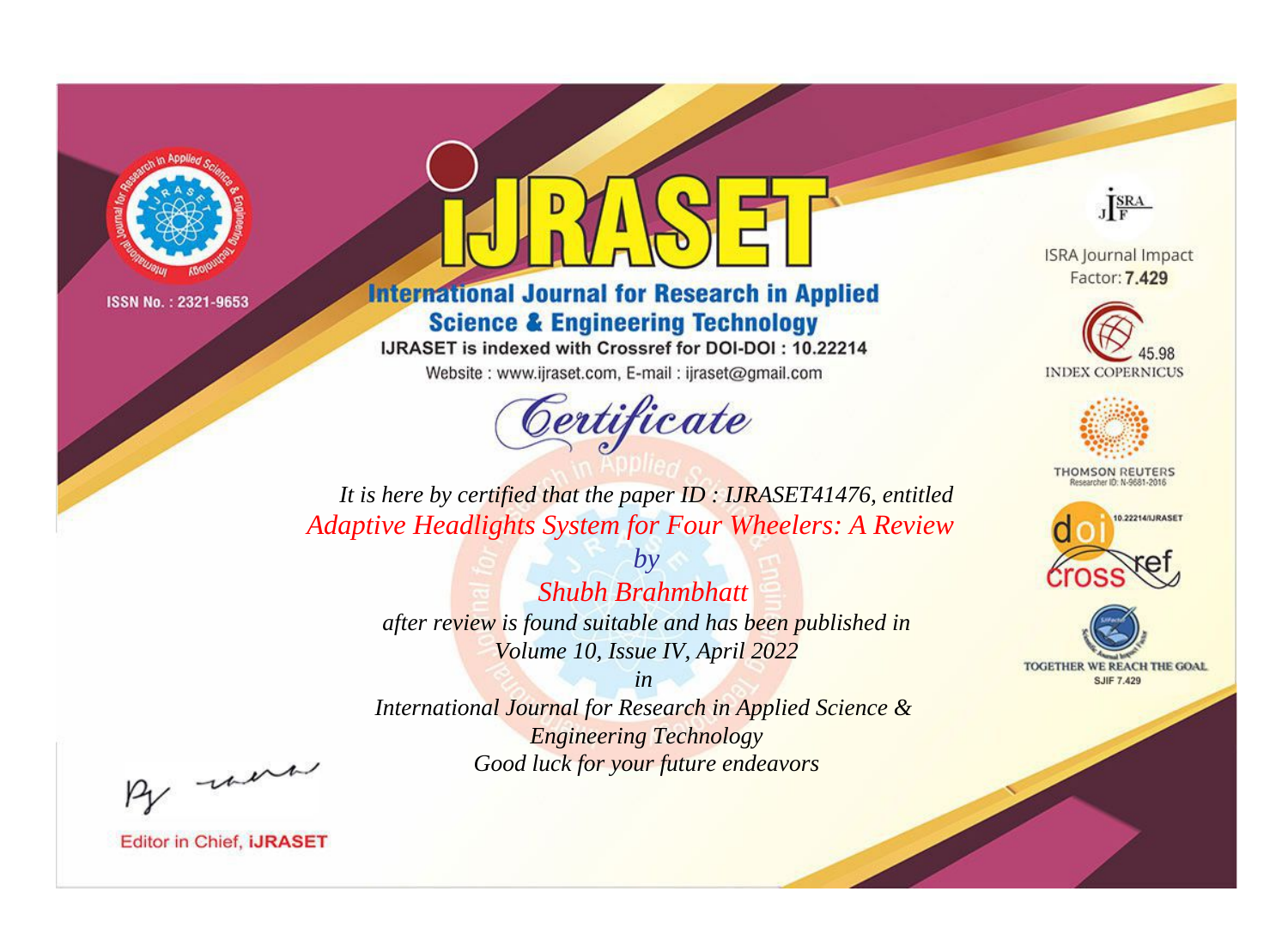

## **International Journal for Research in Applied Science & Engineering Technology**

IJRASET is indexed with Crossref for DOI-DOI: 10.22214

Website: www.ijraset.com, E-mail: ijraset@gmail.com



JERA

**ISRA Journal Impact** Factor: 7.429





**THOMSON REUTERS** 



TOGETHER WE REACH THE GOAL **SJIF 7.429** 

*It is here by certified that the paper ID : IJRASET41476, entitled Adaptive Headlights System for Four Wheelers: A Review*

> *Harmish Panchal after review is found suitable and has been published in Volume 10, Issue IV, April 2022*

*by*

*in* 

*International Journal for Research in Applied Science & Engineering Technology Good luck for your future endeavors*

By morn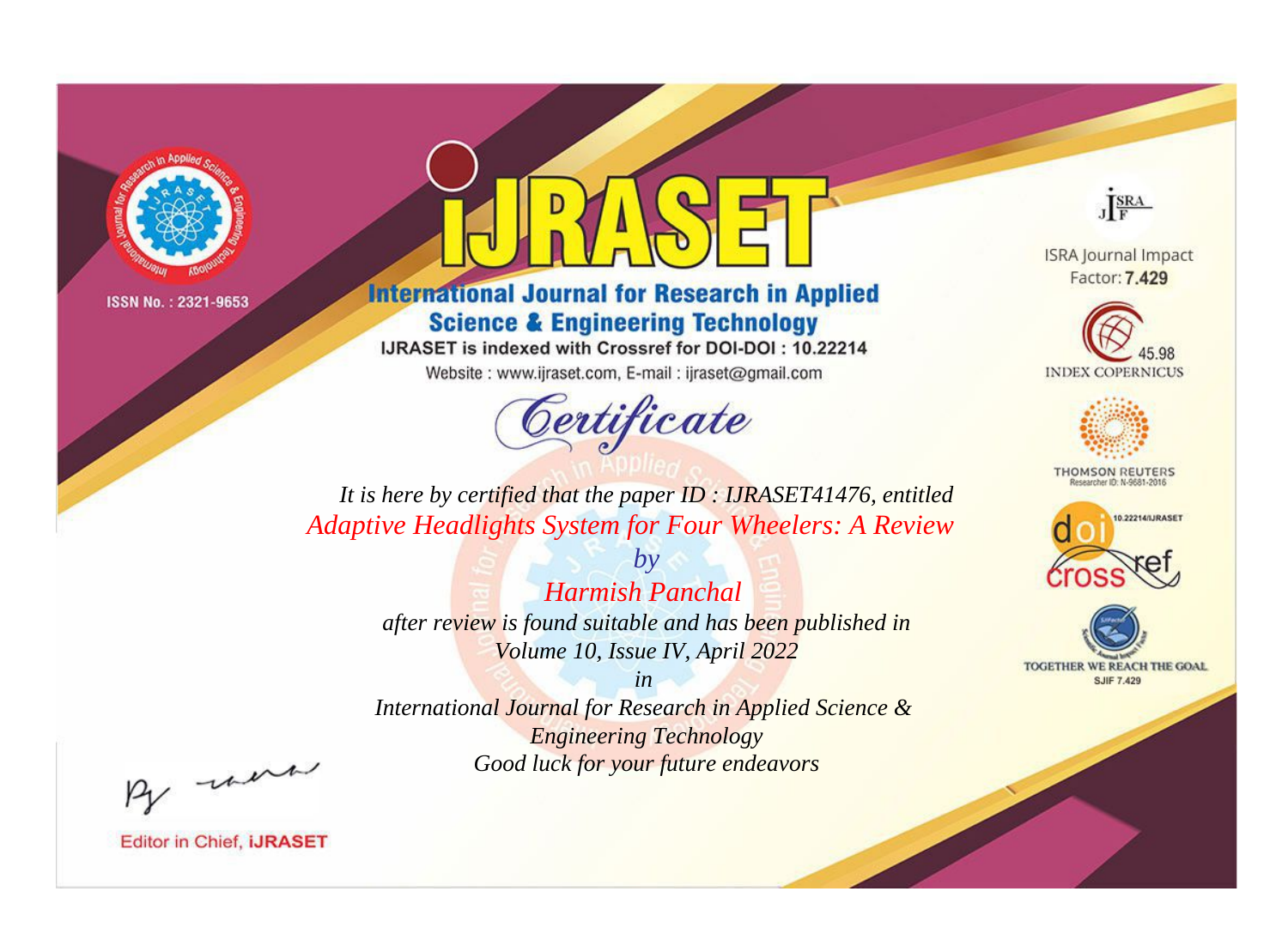

## **International Journal for Research in Applied Science & Engineering Technology**

IJRASET is indexed with Crossref for DOI-DOI: 10.22214

Website: www.ijraset.com, E-mail: ijraset@gmail.com



JERA

**ISRA Journal Impact** Factor: 7.429





**THOMSON REUTERS** 



TOGETHER WE REACH THE GOAL **SJIF 7.429** 

*It is here by certified that the paper ID : IJRASET41476, entitled Adaptive Headlights System for Four Wheelers: A Review*

> *Meet Patel after review is found suitable and has been published in Volume 10, Issue IV, April 2022*

*by*

*in* 

*International Journal for Research in Applied Science & Engineering Technology Good luck for your future endeavors*

By morn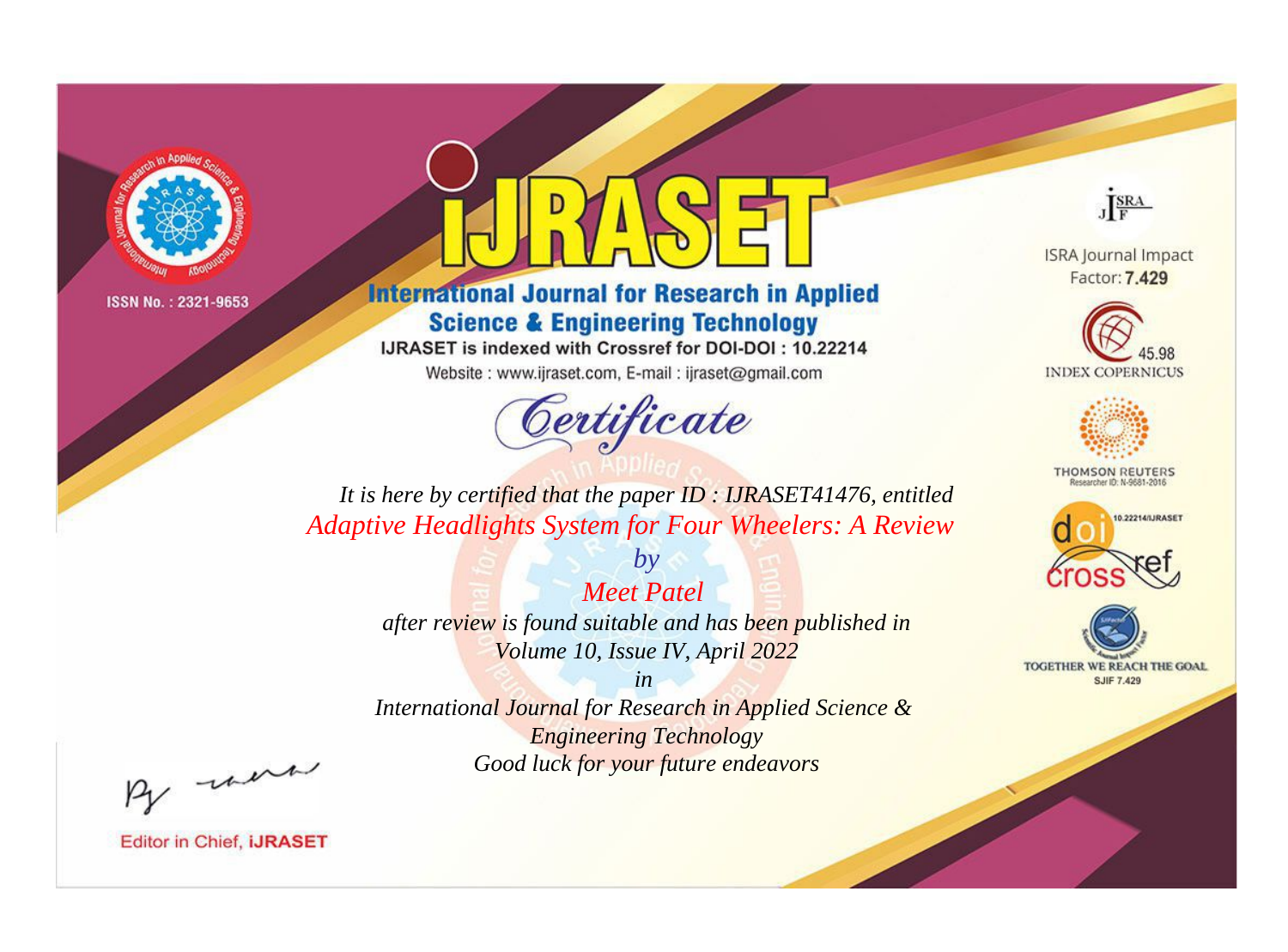

# **International Journal for Research in Applied Science & Engineering Technology**

IJRASET is indexed with Crossref for DOI-DOI: 10.22214

Website: www.ijraset.com, E-mail: ijraset@gmail.com



JERA

**ISRA Journal Impact** Factor: 7.429





**THOMSON REUTERS** 



TOGETHER WE REACH THE GOAL **SJIF 7.429** 

*It is here by certified that the paper ID : IJRASET41476, entitled Adaptive Headlights System for Four Wheelers: A Review*

> *by Vikas Thakkar after review is found suitable and has been published in Volume 10, Issue IV, April 2022*

> > *in*

*International Journal for Research in Applied Science & Engineering Technology Good luck for your future endeavors*

By morn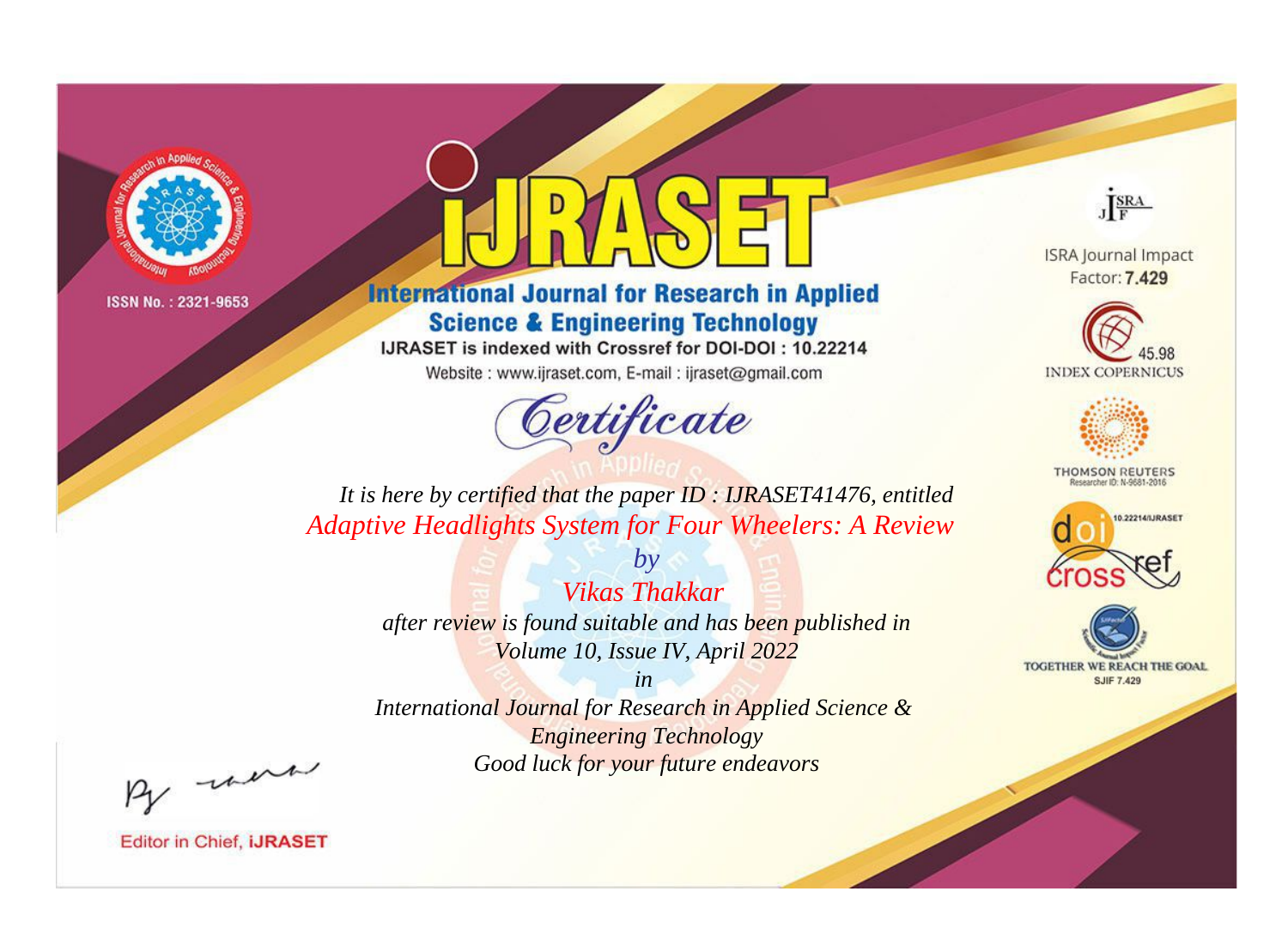

## **International Journal for Research in Applied Science & Engineering Technology**

IJRASET is indexed with Crossref for DOI-DOI: 10.22214

Website: www.ijraset.com, E-mail: ijraset@gmail.com



JERA

**ISRA Journal Impact** Factor: 7.429





**THOMSON REUTERS** 



TOGETHER WE REACH THE GOAL **SJIF 7.429** 

*It is here by certified that the paper ID : IJRASET41476, entitled Adaptive Headlights System for Four Wheelers: A Review*

> *by Prof. Krupal Shah after review is found suitable and has been published in Volume 10, Issue IV, April 2022*

> > *in*

*International Journal for Research in Applied Science & Engineering Technology Good luck for your future endeavors*

By morn